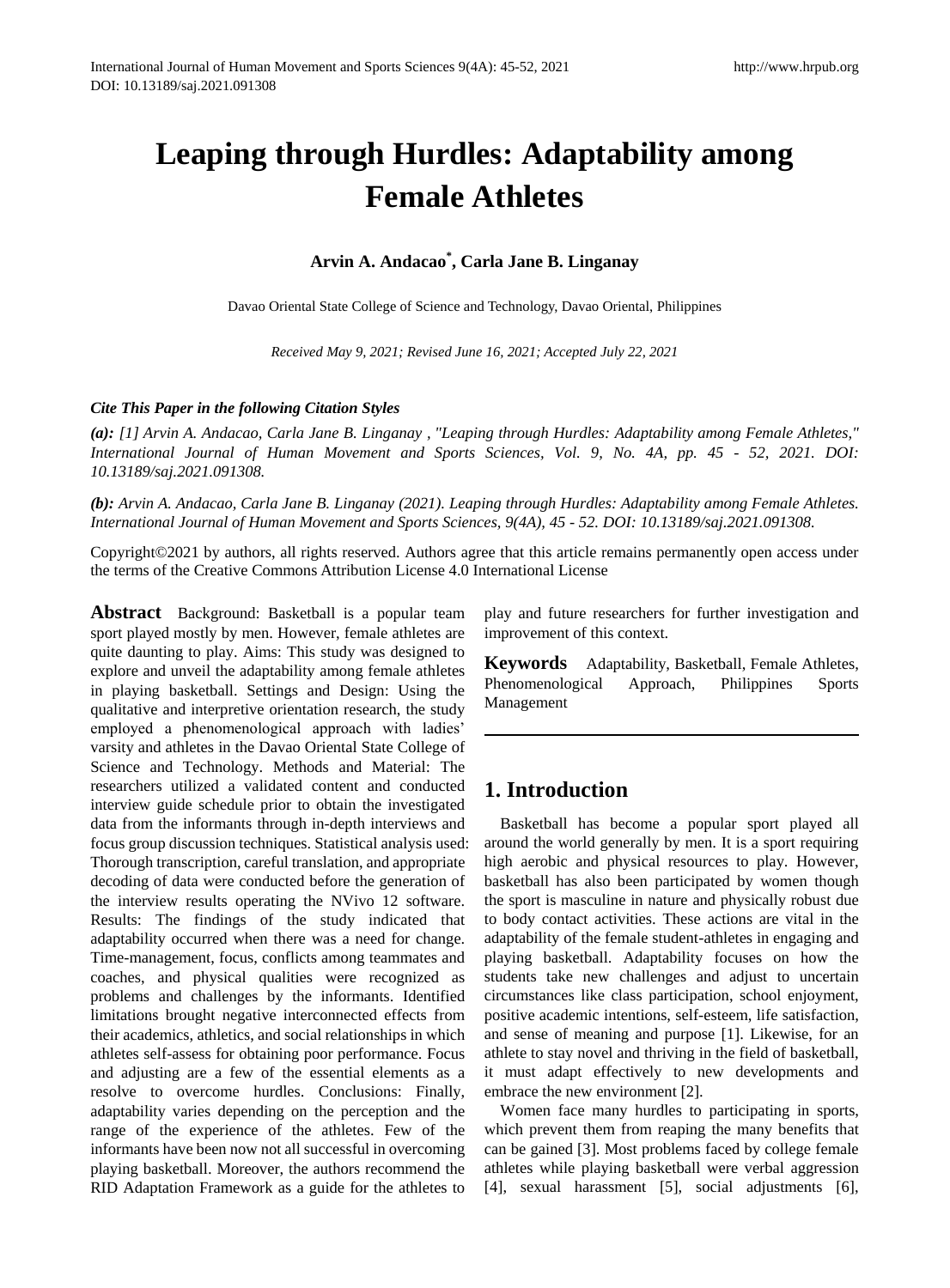relationship with coaches [7,8], academics challenges [9], menstrual disorders [10], training and competition stresses [11], and body composition [12]. Student-athletes were required to have careful balancing of stress and recovery for optimum adaptation with all the demands of additional requirements of an academic program [13]. Women have become more rampantly involved and successful in sports, but the function of adaptability in women does not treat comparable levels of attention [14]. With all these circumstances and considering no study yet conducted in the Davao Oriental State College of Science and Technology (DOSCST), the authors were eager to investigate the internal replications and diversions among the female athletes that limited their sporting performance and their coping mechanisms on how they deal with their own limitations. This study also addressed the gap of the research particularly few of the women are involved and not given preferential time and priority in sports.

The aim of the study was to explore and unveil the college female athletes' adaptability, specifically in playing basketball. In doing so, we would like to establish a conceptual framework or model out from the gathered information of the study. The lens of this study was anchored on the theory of Individual Adaptability also known as I-ADAPT which described the ability of individuals to accept the various tasks, social circumstances, and milieu structures [15]. Several authors and scholars supported adaptability in many forms such as personal resource [16], academic and non-academic outcomes [1], normative sporting transition [17], physiological strength training programs [11,18], and teamwork [19]. The authors conceptualized that adaptability is the backbone of female athletes in DOSCST on how to overcome their experiences, struggles, and unforeseen circumstances in playing basketball despite being vulnerable as women.

## **2. Subjects and Methods**

The study is qualitative research in nature which was primarily concerned with understanding human beings' experiences in a humanistic and interpretive approach [20]. This paper specifically employed a phenomenological approach that the researchers tried to capture the phenomena (personal and social experiences and events) through how female college athletes adapt to playing basketball and their performances.

The informants of the study were female basketball varsity and athletes of DOSCST. The research location was strategically situated in the Guang-guang, Dahican, the City of Mati, the south-easternmost part of Mindanao, Philippines (6.9323 $\textdegree$ N, 126.2537 $\textdegree$ E). There were ten (10) athletes involved in the in-depth interview (IDI) and another ten (10) athletes who participated in the focus group discussion (FGD). This study made use of purposeful sampling, specifically the homogeneous sampling method [21].

The Interview Guide Schedule as guide questions was prepared. This instrument was content validated and tested on a few participants to ensure the readiness of the tool. The prepared tool has been sought to reveal their problems as well as on how they adapt to the nature of playing basketball.

The researchers asked approval first to conduct the dialogue and obtain an updated list of female basketball athletes in the Office of the Sports Development Director. All the registered athletes were contacted and asked permission with informed consent to participate voluntarily in the investigation. We met them one by one and were freely asked to suggest their desired schedule and venue for the interview where they felt more at ease in their surroundings and thereby allowed them to speak more easily and openly on the research topic.

We appropriately observed the universal human protection ethical standards for research and the Data Privacy Act for the informants. During the courtesy meeting, our identities and affiliations as researchers were properly introduced. We justly informed the purpose of the study and the significant reasons for the conduct of the interview. We also assured the female athletes that no one will harm and refuse anytime if they withdraw to participate in the study. Their identities were classified as they utilized pseudonyms. The athletes were aware of the use of an audio-voice recording to collect their responses. Each athlete was given a preferred time and asked a similar set of questions to their overall experiences of adapting to hindrances and the impact it had on their sporting performance.

The gathered IDI and FGD were saved to the computer with a password. We critically listened and analytically transcribed the audio-recordings. Translated data were generated since the investigation is open and free to use their native tongue. The NVivo 12 software was used to further examine and generate state-of-the-art findings. The analysis of the findings of the study was confirmed by the participants through a small conference. The audio files of the athletes were deleted to uphold the protection and confidentiality of the participants

## **3. Findings**

The findings of the study are presented into three themes: recognizing own limitations, identifying the effects of the recognized limitations, and determining the needed adjustments for the adaptability of female basketball athletes in DOSCST.

#### **Recognizing own limitations**

Figure 1 is Word Cloud of the decoded IDI for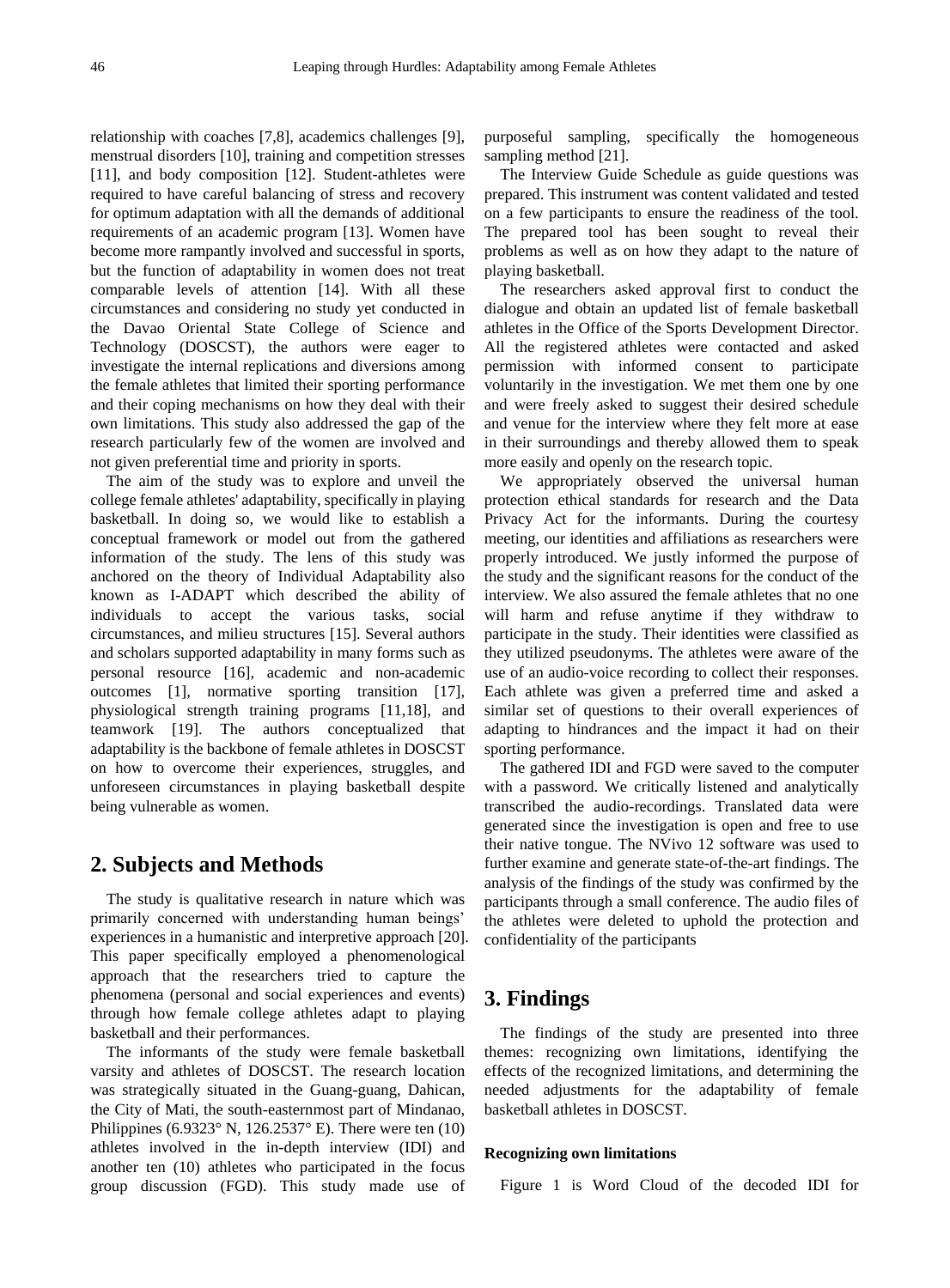recognizing its own limitations. Being a student-athlete, many of them preferred fun and enjoyment. The informants preferred to work with their team who were approachable, paid respect, and had a sense of mutual understanding. Moreover, strong bond relationship, mentoring, and teamwork were positive recognitions that came out from interviews. Other notable feelings recorded were being fine, chill, and happy as varsity and athletes in basketball.



**Figure 1.** Word cloud of decoded IDI for recognizing own limitations

On the contrary, unanimous female athletes recognized misunderstanding among them which resulted in a lack of focus during playing. Team relationship, schoolwork, and being short were their own recognized limitations to play which hamper their sporting performance. One informant stated that the most difficult challenges she ever encountered were conflicts within the team especially in handling pressured games or one of their team is ill or absent which they could not perform better during the games. The feelings of loss, regret, and regulated to play during the tournament were most of the hardest moments to overcome and congenially accept the beauty of the game.



**Figure 2.** Word cloud of decoded FGD for recognizing own limitations

Figure 2 illustrates the word cloud of decoded FGD for recognizing own limitations being the female athletes in basketball. As a team, some informants found it fine and enjoyable as they earned respect and mutual understanding with regards to their teammates, coaches, families, teachers, friends, and spectators. Meanwhile, the data indicated that all informants recognized time management as their foremost building block as a team to training and playing. They also recognized the conflicts, misunderstanding, lack of focus, pressure, priorities (academics versus sports), and societal issues as their compounded challenges and experiences encountered.

#### **Identifying the effects of the recognized limitations**

Figure 3 presents the word cloud from the decoded IDI among female basketball athletes on how they identify the effects of the recognized limitations:



**Figure 3.** Word cloud of decoded IDI for identifying the effects of the recognized limitations

Time management plays a positive crucial effect in dealing with their limitations and multi-responsibilities as an athlete, student, sibling, and a person in the community. Apart from being an athlete, they considered their school priorities and responsibilities as inclined distractions to their training and game performance.

As we interviewed exclusively, most of the informants identified poor performance in the game due to their bad relationship with their teammates, coaches, families, teachers, and spectators. More identified effects were lack of training, feedbacking, criticism, and feeling of regrets in times of losing a game. One informant stood that self-evaluation is an identified effect to reflect the recognized problems.



**Figure 4.** Word cloud of decoded FGD for identifying the effects of the recognized limitations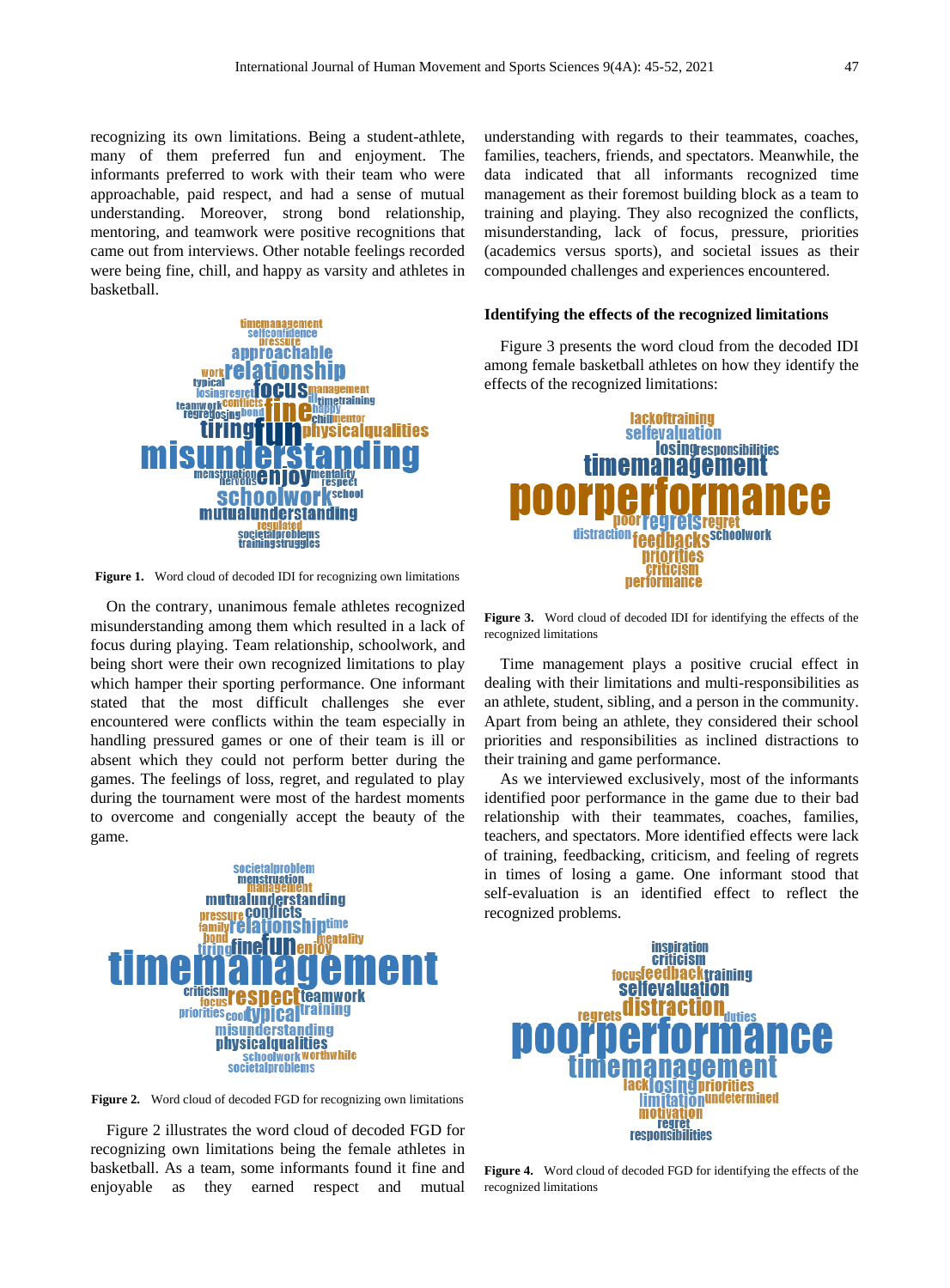Figure 4 reveals the word cloud of decoded FGD for identifying the effects of the recognized limitations. In a group discussion, most of the female athletes experienced having poor performance due to their recognized limitations. Difficulty in time management, lack of focus, being distracted, unbalanced priorities and duties were several of the effects of being student-athlete and towards their relationship with their coach, family, teachers, spectators, and teammates. Losing a game, feeling of regrets due to being undetermined and lack of training were some of the moments in which athletes thought they did not give their best in playing. Identifying the effects of recognized limitations were sought by athletes through self-evaluation, criticisms, and feedback.

#### **Determining the Athlete's Adaptability**

Figure 5 exhibits the word cloud of decoded IDI for determining the college female athlete's adaptability:



**Figure 5.** Word cloud of decoded IDI for determining the athlete's adaptability

Each informant determined focus in managing time as a student-athlete and with family, coach, team, and friends. In order to sustain the best performance, the female athletes persevere, make the extra effort, have the presence of mind, and training hard. They preferred adjusting, time management, and maintaining a good relationship. Meantime, self-evaluation, seeking advice, listening to being attentive, and opening to others were a few of the ways in finding a solution to their own problems. Moreover, athletes address their own limitations through acting and facing the problems, setting priorities, not giving up attitude, and having unity. All informants were determined to adapt to new challenges and performances in sports through prayers, acceptance, perseverance, and enthusiasm with self-confidence.

Figure 6 divulges the word cloud of decoded FGD for determining the college female athlete's adaptability:



**Figure 6.** Word cloud of decoded FGD for determining the athlete's adaptability

Most of the informants adjusted their own limitations. They persevered and prayed as a shield to their problems. Training, hardworking, self-confidence, teamwork, effort, being positive, and resourceful were several ways in sustaining their best performance in playing basketball. The informants also considered time management, setting priorities, and social media as flexible tasks to assume being a student-athlete. Meanwhile, athletes seek advice from professionals and stakeholders, more focus on their goals, and self-evaluation were other means in addressing their own limitations. Moreover, athletes accept, believe, and trust themselves in encountering new circumstances and complex problems.

#### **The RID Adaptation Framework**

Figure 7 shows the RID Adaptation Framework designed by the authors to concretize the outcome of the investigation:

**RID Adaptation Framework** 



**Figure 7.** RID adaptation framework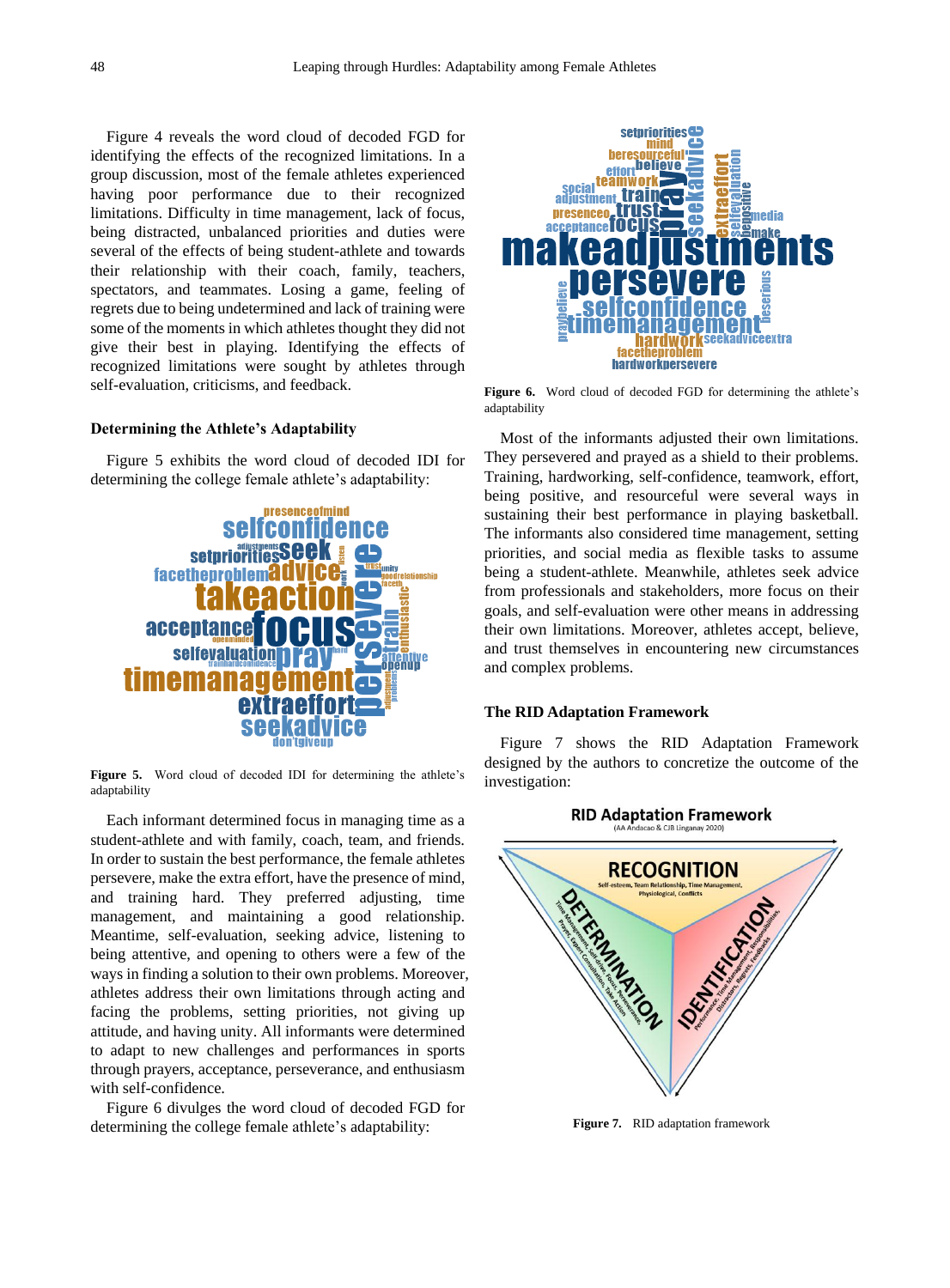RID stands for Recognition, Identification, and Determination as female athletes' adaptation to play basketball. In this framework, athletes must recognize their self-esteem, team roles and relationship, time management, physiological, and present conflicts. The athletes must identify their performance in both academics and sports, being responsible and time-based student-athletes, manage distractors and regrets, and feedback mechanisms. After identifying the effects, the athletes now have self-drive, focus, perseverance, and adjusting time schedules. Prayer is the constant source of determination with expert consultation from coaches and another field of experts to improve sports and academic performance. Female athletes decide to take appropriate action to improve their sporting performance without hanging up their academics and quality of life rather than saying more words

We believe that this framework is a breakthrough and would be used in different fields of sports like this phenomenon and an avenue of new research for improvement.

## **4. Discussion**

This paper explores and unveils the adaptability among female athletes in playing basketball. The encountered problems by each informant were different and could not speak to the overall female student-athletes. However, the themes can support the dearth of knowledge and thoughtful responsiveness among those employed in academic sports development for hands-on application and management.

The results can then be applied to administrators, educators, coaches, support personnel, athletes, and social and behavioural science researchers to sharpen and harness the experiences of this exceptional investigation. The adaptability among college basketball female athletes on how they leap their hurdles provides a significant contribution to enact positive adaptation inside the system of sports and the entire academy.

Adaptability among college female basketball athletes starts from high school [17]. Indeed, college freshman female student-athletes entered a new world and life and their experiences could be either personal success or failures in their academic and athletic careers [22]. College adjustments like academic and social stressors are generally common as they face more pressure and stress during the game tournaments as well as maintaining scholarship duties [23]. Student-athletes face various conflicts such as time management, academic issues, health problems, and identity relationships [24]. Adaptability is the highest possession that will be achieved by the athletes [25].

Recognizing own limitations among college female student-athletes in basketball reveals the first theme within the study. Limitations are boundaries that student-athletes must know and establish adjustment in a certain period of play and study. Most student-athletes experienced that they had not enough time to fully focus on both athletics and academics [26]. The female student-athletes encountered conflicts and misunderstanding between and among them, their coaches, teachers, families, friends, and spectators. Several authors found out these circumstances like personality traits of athletes [27] gender equity issues [28, 29, 30] struggled relationship with their coach [31], academic conflicts [24], health problems [24, 31] homesickness with their family and friends [22], and discrimination from sports fans [32].

Time management and the creation of a routine seem to be key components of a successful academic and sporting life balance. Some female student-athletes enjoyed it and found it fine as part of a team [33]. Many student-athletes enjoy playing sports for university due to the benefits from making friends, experience, staying active, and school spirit [34].

On the second theme, identifying the effects of the recognized limitations yields poor performance as gathered data information both from IDI and FGD. Insufficient physical training [35], academic stress [24, 36], lack of psychological well-being [36], lack of mental toughness [37] criticism [38], negative feedback, and lack of mentoring time [39] are some of the compounded regulations that need to be addressed effectively and efficiently. In order to counter the recognized problems, [40] found that self-assessment is the key to unlock the self-determination and self-efficacy of adolescent athletes in the environment of competitive sports. Moreover, time management plays an important role as one of the integrated skills of successful scholar-athletes [41].

The third theme determined the athlete's adaptability. [42] found that focus on playing basketball and dynamic adjustments in all conditions shape more of an adaptable athlete. [43] unearthed that courageous action achieved focus on goals and persistence beyond sports or competition. [42] believed in God as a source of all strength to overcome adversity through prayer both in and out of sports competition. Adaptability skills can be acquired both in attitude and action [43]. Social media [38], persistence in pursuit of a goal [43] and time management [48] are flexible tasks to accept as female athletes. Besides, coaches and parents are very influential in supporting academics and athletics [49].

The built RID Adaptation Framework is a newly generated model that speaks out the overall outcome of the study. This framework is parallel to the e-book [48] encouraged that high adaptability can be executed using the three-step model, such as recognizing the need for adaptation, understanding adaptation required, and necessary adaptation is made. The career construction model of adaptation of [49] could also connect to the framework to assist the connection between future work self-salience and proactive career behaviour among college student-athletes. Furthermore, the RID version framework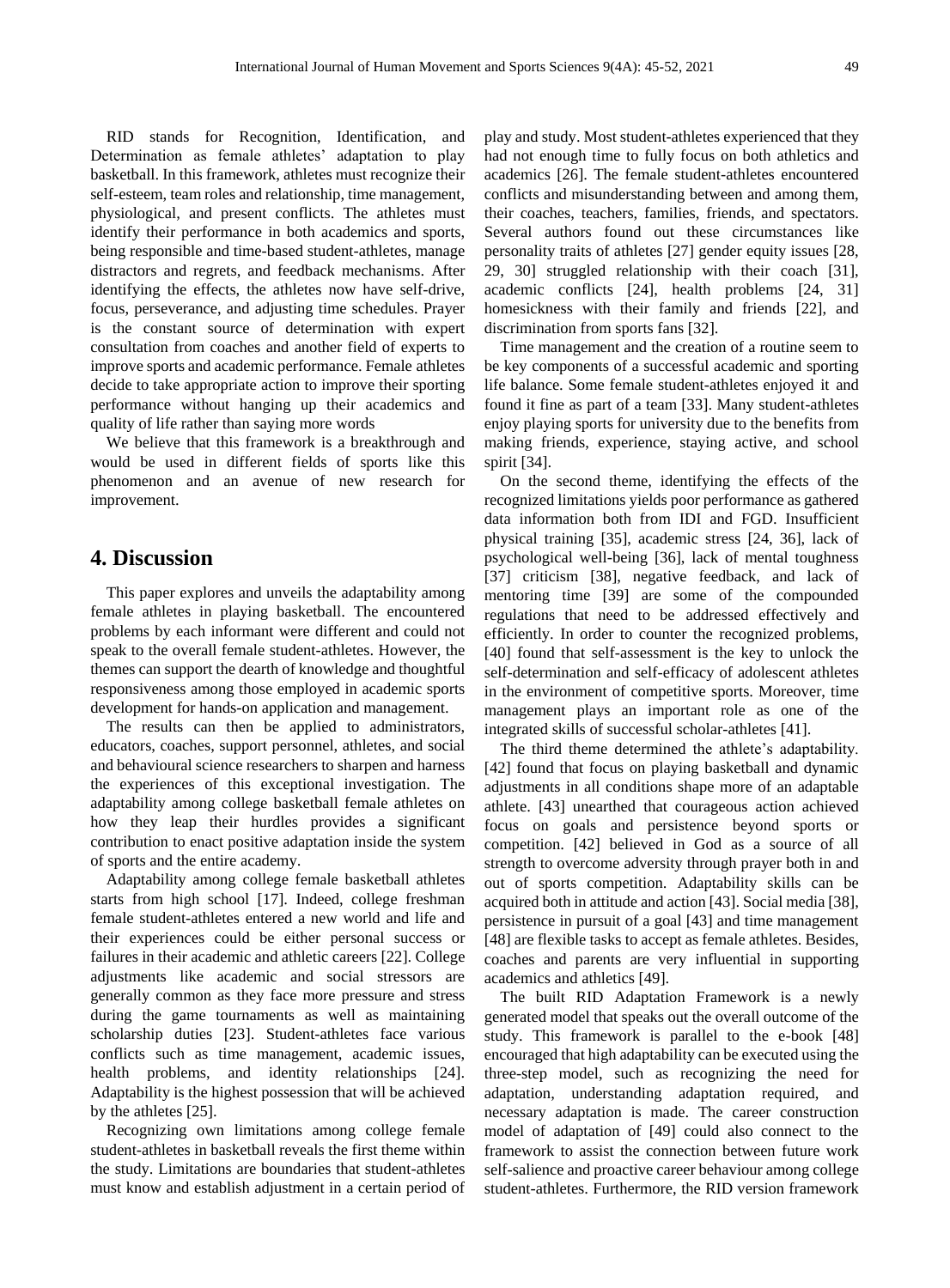is strengthened to the study conducted by [48] pointed out that incredible time management talents and healthy essential multi-task are two indicators to achieve athletically and academically success.

## **5. Implications**

Time-based management is the common denominator of the findings being a college female basketball athlete. Adaptability is a skill that requires seamless order of action from the recognition of problems, identification of effects, and determination to take full control of the phenomena. The RID Adaptation Framework is an impetus to improve sports management in DOSCST. Henceforward, female athletes' adaptability comes from basic elements of personal and social adjustments that need proper streamlining, synergist action, and resilient support from different school disciplines. The authors put forward to study further by triangulating other team sports like football, softball, volleyball, and etcetera by applying this RID Adaption Framework to ascertain the potent model of female sports adaptation in the academic world.

## **Acknowledgement**

The authors would love to thank the informants for their time and willingness to participate in the study. Appreciation is also given to the Davao Oriental State College of Science and Technology headed by President Emeritus and OIC-President Dr. Edito B. Sumile for approval of the study. Our indebted gratitude to Dr. Maria Gloria R. Lugo, Mr. Jumher Dave J. Pajarillaga, and Ms. Niña Alyssa M. Santiago for the nitty-gritty of this paper.

## **REFERENCES**

- [1] Martin, A. J., Nejad, H. G., Colmar, S., & Liem, G. A. D. (2013). Adaptability: How students' responses to uncertainty and novelty predict their academic and non-academic outcomes. Journal of Educational Psychology, 105(3), 728. https://doi.apa.org/doiLanding?d oi=10.1037%2Fa0032794
- [2] Shen, J. (2020, April 4). Cultivating adaptability is a pandemic coping skill.https://techcrunch.com/2020/04/04/ cultivating-adaptability-is-a-pandemic-coping-skill/
- [3] Huggins, A., & Randell, S. (2007, April). The contribution of sports to gender equality and women's empowerment. In a paper presented at the International Conference on Gender Equity on Sports for Social Change, Kigali. Retrieved March (Vol. 3, p. 2009).
- [4] Yin, Y. K. (2019). Female athletes' experience of verbal aggression while playing basketball (Doctoral dissertation, John F. Kennedy University).
- [5] Mel éndez-Ostrov, M. C. (2018). Perceptions of Female Basketball Players of Color Regarding Their Athletic Coaches' Impact on Their Academic Success. University of Hartford.
- [6] Stubbs, S. G. (2020). Female college student-athletes: Lived social and emotional experiences during the first year of college (Doctoral dissertation, Capella University).
- [7] Jordan, P. (2019). Stacey Forsythe, Western Kentucky University Paula Upright, Western Kentucky University Rachel Mergenthal, Western Kentucky University. Kentucky Association of Health, Physical Education, Recreation and Dance, 73.
- [8] de Haan, D., & Norman, L. (2020). Mind the gap: The presence of capital and power in the female athlete– male-coach relationship within elite rowing. Sports Coaching Review, 9(1), 95-118.
- [9] Coston, A. F. (2020). Perceptions of the Academic Experience of Community College Student-Athletes (Doctoral dissertation, Morgan State University).
- [10] Lydon, K., Madigan, S., & Rankin, A. (2020). 244 Prevalence and burden of menstrual disorders in athletes: a questionnaire study. British Journal of Sports Medicine, 54(Suppl 1), A101.
- [11] Reina Román, M., Garc á-Rubio, J., Feu, S., & Ibáñez, S. J. (2019). Training and competition load monitoring and analysis of women's amateur basketball by playing position: Approach Study. Frontiers in Psychology, 9, 2689. https://doi.org/10.3389/fpsyg.2018.02689.
- [12] Pilis, K., Stec, K., Pilis, A., Mroczek, A., Michalski, C., & Pilis, W. (2019). Body composition and nutrition of female athletes. Roczniki Państwowego Zakładu Higieny, 70(3).
- [13] Gomez, J., Bradley J., & Conway, P. (2018). The challenges of a high-performance student athlete, Irish Educational Studies, 37:3, 329-349,https://doi.org/10.1080/03323315.2 018.1484299
- [14] Bolletino, C. (2020). Women athletes battling bias in the media. [Ebook]. https://digitalcommons.sacredheart.edu/ac adfest/2020/all/84/
- [15] Ployhart, R., & Bliese, P. (2006). Individual adaptability (I-ADAPT) theory: Conceptualizing the antecedents, consequences, and measurement of individual differences in adaptability. 10.1016/S1479-3601(05)06001-7.
- [16] Zhou, M., & Lin, W. (2016). Adaptability and life satisfaction: the moderating role of social support. Frontiers in Psychology, 7, 1134. https://www.frontiersin.org/article s/10.3389/fpsyg.2016.01134/full.
- [17] Folle, A., Collet, C., Salles, W., & Nascimento, J. (2016). Transition in the process of female basketball players' development. Revista Brasileira de Educação Física e Esporte. https://doi.org/10.1590/1807-5509201600020047 7.
- [18] Fort-Vanmeerhaeghe, A., Montalvo, A., Latinjak, A., & Unnithan, V. (2016). Physical characteristics of elite adolescent female basketball players and their relationship to match performance. Journal of Human Kinetics, 53(1), 167–178, https://doi.org/10.1515/hukin-2016-0020.
- [19] Maslen, P. (2015, December 29). The social and academic benefits of team sports. Student Wellness.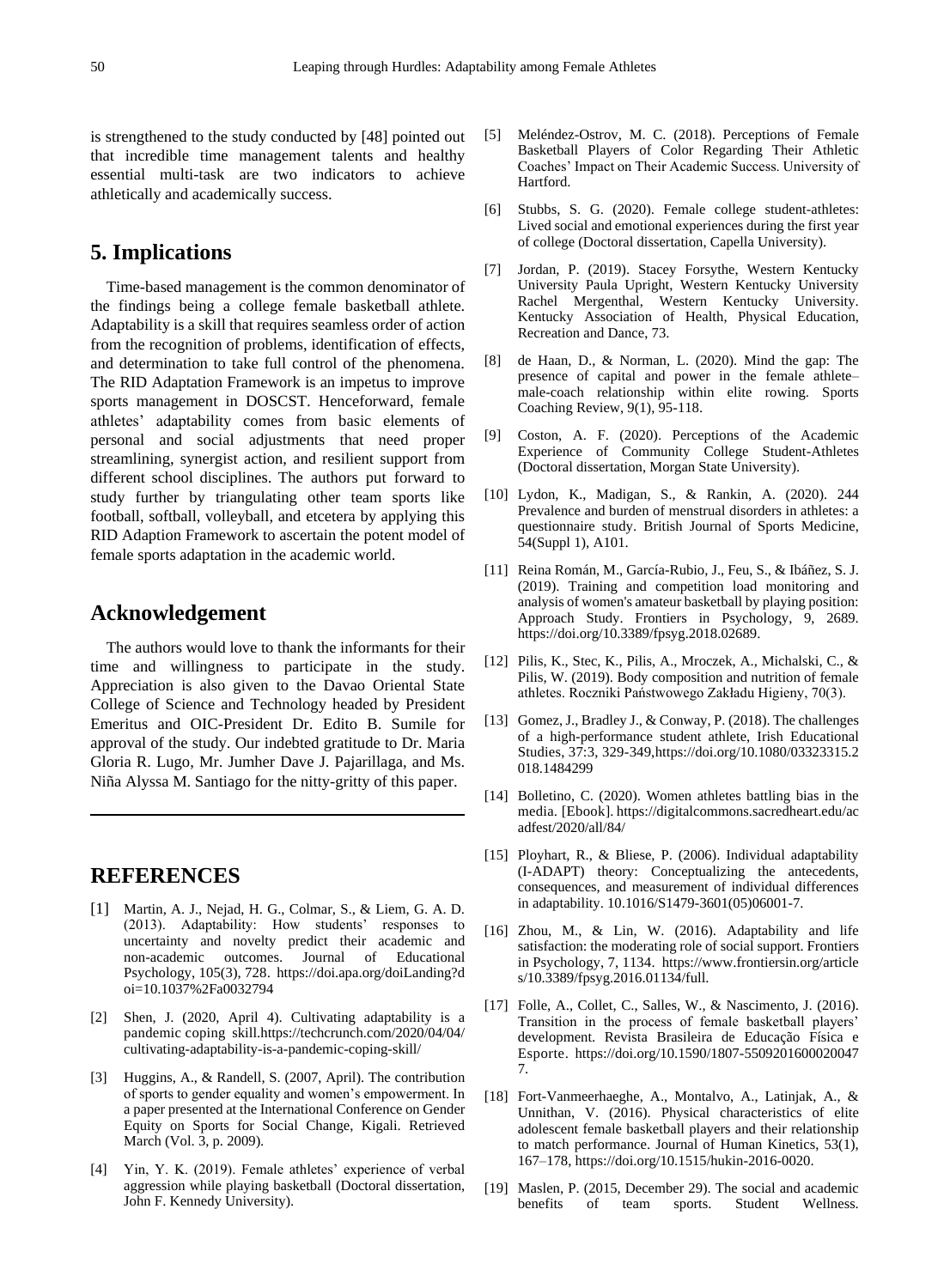https://www.edutopia.org/discussion/social-and-academicbenefits-team-sports.

- [20] Jackson, R. L., Drummond, D. K., & Camara, S. (2007). What is qualitative research?. Qualitative Research Reports in Communication, 8(1), 21-28. https://www.tandfonline.c om/doi/abs/10.1080/17459430701617879.
- [21] Creswell, J. W. (2012). Education research; planning, conducting, evaluating, quantitative and qualitative research. Pearson Education, Inc.
- [22] Schullstrom, K. (2019). The lived experience of a freshman female collegiate student-athlete. Theses and Dissertations. 2686. https://rdw.rowan.edu/etd/2686.
- [23] Drum, J., Ladda, S., Geary, C., & Fitzpatrick, C. (2014). Athlete and non-athlete adjustment to college. Metropolitan Universities, 25(1), 39-62.
- [24] Henrion, K. J. (2009). Key challenges facing student athletes and connections to their choice of major. Dissertations. 668. https://scholarworks.wmich.edu/dissert ations/668.
- [25] Williams, P. (2019, November 14). In her own words: A survival guide to being a two-sport student-athlete. Women's Basketball. https://www.kstatesports.com/news/ 2019/11/14/womens-basketball-in-her-own-words-a-surviv al-guide-to-being-a-two-sport-student-athlete.aspx.
- [26] Stevens, R. E., Loudon, D. L., Yow, D. A., Bowden, W. W., & Humphrey, J. H. (2013). Stress in college athletics: Causes, consequences, coping. Routledge.
- [27] Myers, K. M. (1991) A Comparison of personality traits of female interscholastic athletes and female intercollegiate athletes involved in basketball and softball. Masters Theses. 2245. https://thekeep.eiu.edu/theses/2245.
- [28] Senne, J. A. (2016). Examination of gender equity and female participation in sport. The Sport Journal, 19, 1-9.
- [29] Caroll, A. (2020). Why it's hard to be a female athlete. Athlete Network. https://an.athletenetwork.com/blog/whyits-hard-to-be-a-female-athlete.
- [30] Yeoward-Dodson, J. (2020). Female athletes' experiences of body surveillance, body shame, depression symptoms, and self-compassion. (Doctoral Dissertation, The University of Memphis).
- [31] Saxe, K. A. P. (2015). The Lived Experience of the Collegiate Female Student-Athlete. Master's Thesis, University of Tennessee. https://trace.tennessee.edu/utk\_gr adthes/3404.
- [32] Scheadler, T., & Wagstaff, A. (2018). Exposure to women's sports: Changing attitudes toward female athletes. The Sport Journal, 19, 1-17.
- [33] Pato, A. S., Isıdori, E., Calderón, A., & Brunton, J. (2017). An innovative European sports tutorship model of the dual career of student-athletes. UCAM.
- [34] Ridenhour, C. (2016, October 5). Being a student-athlete: What is it like? The Cabrini Blog.https://www.cabrini.edu/ blog/what-is-it-like-being-a-student-athlete.
- [35] Kasabova, L. (2020). Influence of a training model for the development of the speed-strength qualities of female students from the university of national and world economy practicing basketball. Trakia Journal of Sciences, 18(1), 825-829.
- [36] Jones, B. J., Kaur, S., Miller, M., & Spencer, R. (2020). Mindfulness-Based Stress Reduction Benefits Psychological Well-Being, Sleep Quality, and Athletic Performance in Female Collegiate Rowers. Frontiers in Psychology, 11, 2373.
- [37] Sartika, D., Berliana, B., Komarudin, K., Simbolon, M., Hamzah, A., & Astuti, P. (2020). Increasing the mental toughness through match simulations in a basketball game. In 4th International Conference on Sport Science, Health, and Physical Education (ICSSHPE 2019) (pp. 148-151). Atlantis Press.
- [38] Alexander, B. (2020). How Student-Athletes' Self-Esteem and Performance Are Influenced by Social Media Sports Fandom (Doctoral dissertation, Syracuse University).
- [39] Kamachi, K. D. (2020). Leading, coaching, and mentoring: A study of coach-athlete relationships as associated factors in performance. Theses and Dissertations. 1175.
- [40] Knight, A. (2020). Using self-assessment to build self-efficacy and intrinsic motivation in athletes: a mixed methods explanatory design on female adolescent volleyball players. The Qualitative Report, 25(2), 320-346. https://nsuworks.nova.edu/tqr/vol25/iss2/4.
- [41] Cross, J. L., & Fouke, B. (2019). Redefining the Scholar-Athlete. Frontiers in Sports and Active Living, 1, 10.
- [42] Semograd, M. L. (2020). Migration and adaptation experiences of American basketball athletes in Greece: A phenomenological study based on the cultural transition model. (Doctoral dissertation, University of Thessaly).
- [43] Konter, E., Kueh, Y. C., & Kuan, G. (2020). Courage in Competition: Adaptation of the Sports Courage Scale for American English and Validation of the Factor Structure with Student-Athletes at Clemson University. International Journal of Environmental Research and Public Health, 17(13), 4834.
- [44] Wiese-Bjornstal, D. M. (2019). Christian beliefs and behaviours as health protective, resilience, and intervention factors in the context of sport injuries. Sport psychology and Christianity: Welfare, performance and consultancy, 54-70.
- [45] Half, R. (2020). Adaptability skills. https://www.roberthal f.co.nz/career-advice/career-development/adaptability-skill s
- [46] Sherry, M., & Zeller, K. (2014). Gender and motivation: A study of the athletic and academic motivations of division I female college basketball players. Women's Studies, 43(1), 73-92.
- [47] James, O. D. (2020). Investigating Student-athlete Identity and Academic Engagement at a Division I University: The Role of Coaches and Peers.
- [48] McKeown, M. (2012). Adaptability: The art of winning in an age of uncertainty. Kogan Page Publishers.